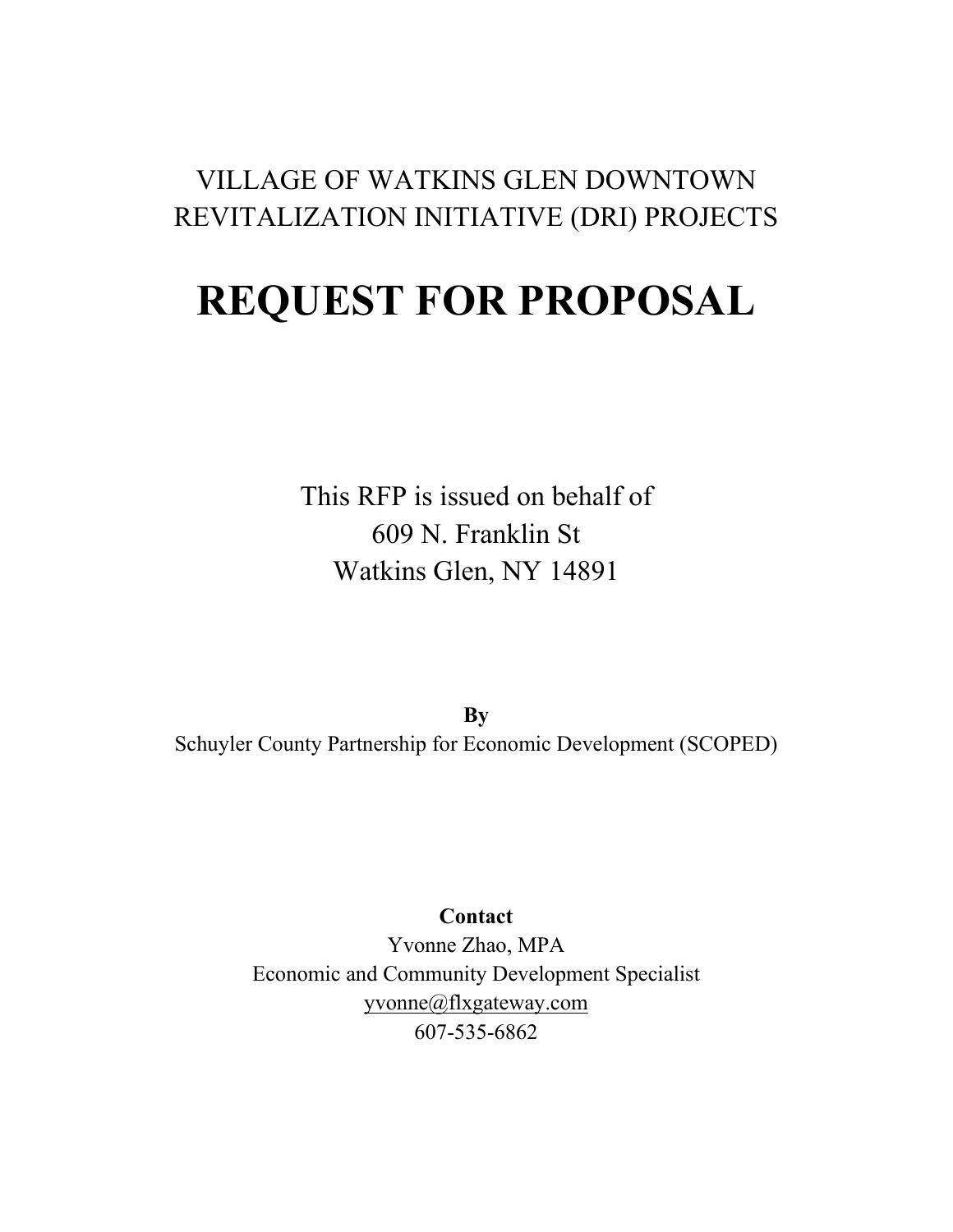# **BACKGROUND**

Schuyler County Partnership for Economic Development (SCOPED), the administrator of Village of Watkins Glen's DRI fund, on behalf of the owner of 609 N. Franklin St, is issuing this RFP for a DRI project in need of a general contractor. The objective of this Request for Proposal is to locate a source that will provide the best overall value to the property owner of 609 N. Franklin St. With price being a significant factor, other criteria (i.e. prior experience, MWBE designation, etc.) will be considered in the decision-making process.

# **PROJECT SCOPE**

The scope of the project entails both exterior and interior work. The successful bidder will be responsible for managing and completing all work listed:

- 1. Replace shingle roof with metal roof
- 2. Replace existing metal roof, shimmed to eliminate two pitches
- 3. Repair any damaged roof sheathing
- 4. Replace house trim, aluminum
- 5. Reside entire building with fiber cement siding (stock color, Hardie, lap)
- 6. Repair water damaged house sheathing (south side of building at and below ledger board, possibly below windows)
- 7. Replace all windows except new ones at front of entry (3). Vinyl, white. Specs available.
- 8. Repair sill plates as needed due to water damage
- 9. Repoint foundation and parge
- 10. Replace basement hatch door
- 11. Replace gutters/downspouts
- 12. Replace apartment door
- 13. Replace apartment deck (replace skeleton if needed)
	- a. Composite treads
	- b. Composite stringer cover
	- c. Trex Signature aluminum railing
- 14. Replace ramp and porch decking and cover fascia boards with composite (Trex, basic)
- 15. Replace porch/ramp railing with Trex signature aluminum railing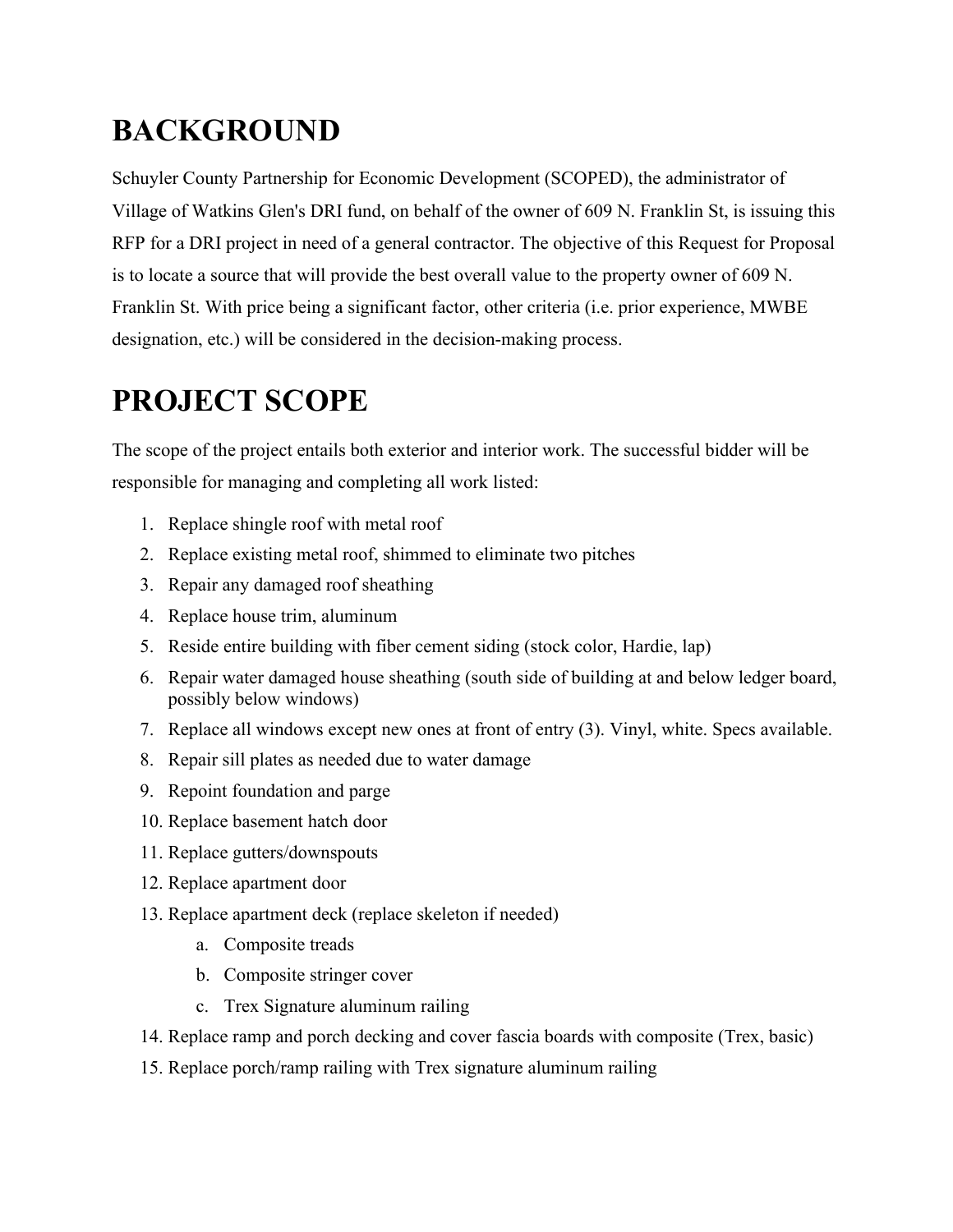### **SUBMISSION GUIDELINES & REQUIREMENTS**

The following submission guidelines and requirements apply to this Request for Proposal:

- 1. First and foremost, only qualified individuals or firms with prior experience in similar projects should submit proposals in response to this RFP. **Please indicate in the response whether you are a NYS Certified MWBE business.**
- 2. Bidders who intent on submitting a proposal should notify the representative identified on the cover page of this RFP no later than **June 17, 2021**.
- 3. As part of their response, bidders must specify at least **1** project that are substantially similar to this one. Please provide references for these projects as well as examples of your prior work.
- 4. A technical proposal must be not more than **3** pages long. It must provide an overview of the proposed solution as well as resumes of involved personnel. In addition, the technical proposal should include a suggested schedule and milestones, as applicable.
- 5. A price proposal must be not more than **2** pages long. It should indicate the overall fixed price for the project as well as hourly rates and the estimated total number of hours, should the property owner decide to award a contract on an hourly rate basis.
- 6. Proposals must be signed by an authorized representative of the bidder.
- 7. If the bidder has a standard set of terms and conditions, please submit them with the proposal. All terms and conditions will be subject to negotiation.
- 8. Proposals must be received prior to **June 18, 2021**, and remain valid for **30** days.
- 9. Schuyler County Partnership for Economic Development (SCOPED) anticipates choosing at least two bidders to have more in-depth discussions. Final selection will be made from among these "down- selected" individuals or companies.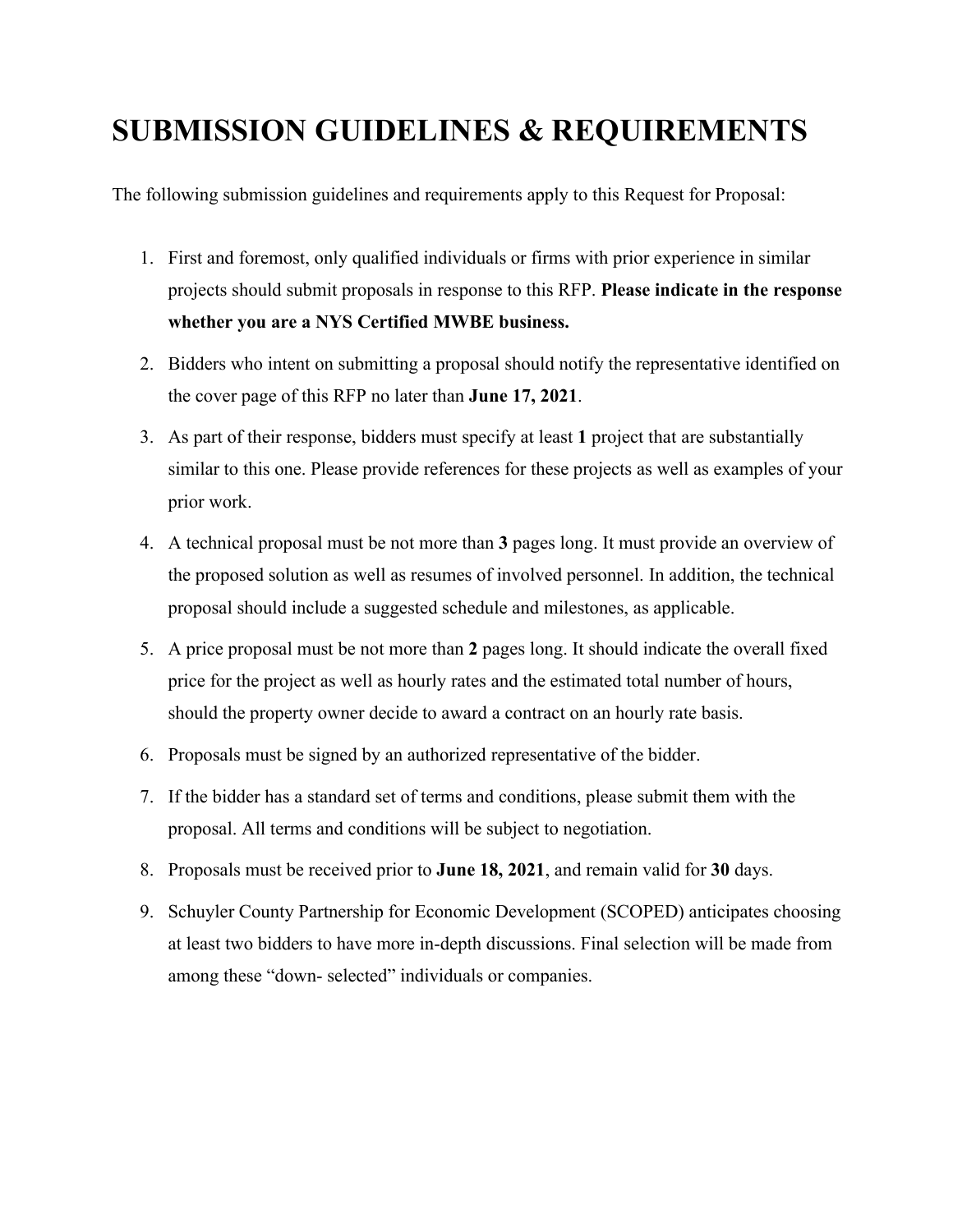# **RFP & PROJECT TIMELINES**

The Request for Proposal timeline is as follows:

| <b>Request for Proposal Issuance</b>                               | 06/10/2021 |
|--------------------------------------------------------------------|------------|
| Selection of Top Bidders / Notification to<br>Unsuccessful Bidders | 06/21/2021 |
| <b>Start of Negotiation</b>                                        | 06/21/2021 |
| Contract Award / Notification to Unsuccessful<br><b>Ridders</b>    | 06/23/2021 |

The need-date for the project completion is **October 2021**. Bidders may propose an earlier or later date, it will be evaluated accordingly in the course of the decision-making process.